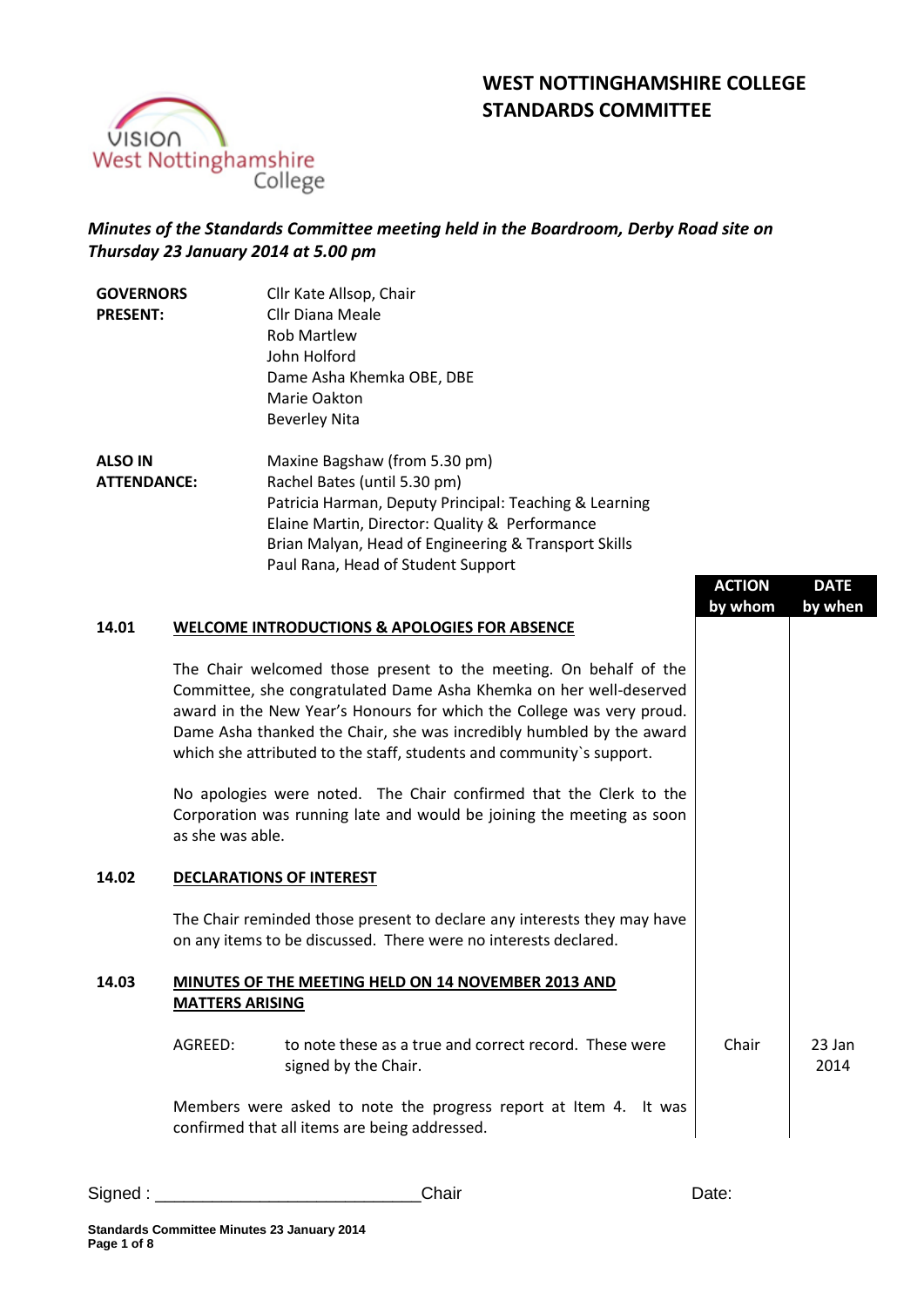AGREED: to note the update provided.

#### **14.04 DEPUTY PRINCIPAL'S REPORT**

The Deputy Principal: Teaching and Learning introduced her report to the Committee, highlighting key points for information:

- As members are aware, the College has an observation policy and procedure for delivery staff. Ofsted inspections, however, will now include observations of all learning regardless of who is facilitating that session. A wider learning observation policy and procedure has therefore been developed to cover all relevant areas of the College.
- Following a request by the Committee for further information regarding Ofsted's Learner View, this was provided by the Deputy Principal. The on-line survey is open to anyone as long as they state they are a 'learner' when logging onto the site. The results are only displayed at provider level, therefore it is not possible to draw down detailed information, for example the learner`s age group or the provision they are on. As the College has received low response rates, there is insufficient information to provide an analysis by academic year.
- The Ofsted Annual Report was published in December 2013. The Deputy Principal highlighted for members key points from within the report. In particular, members were asked to note that the proportion of outstanding general further education colleges remains the same at 17%. However, those rated good has increased to 53%.

AGREED: to note the content of the report provided.

#### **14.05 SUCCESS RATE REVIEW 2012/13**

The Deputy Principal presented a paper providing an overview of the College's success rate data for 2012/13 in comparison against targets for the same year and for 2013/14. The key points to note when comparing the data to the previous year were:

- Under 16 years old 95%; an increase by 10%
- 16-18 overall success 85%; an increase of 4%
- 16-18 increases in success rates for entry level, long level 1, 2 and 3
- 16-18 decrease in very short (<5 week) qualification success rates
- Adults overall success 83%; an increase of 2%
- Adults increases in success for long level 1, 2 and 3 qualifications
- Adults decrease in long level 4 qualifications with entry level 1 remaining the same
- Adults increase of short qualification success rates
- Adults decrease of very short qualification success rates
- HEFCE funded success rates improved by 9% to 80%
- Apprenticeships overall success rate increased by 5% to 81%; timely success rate has increased by 2% to 60%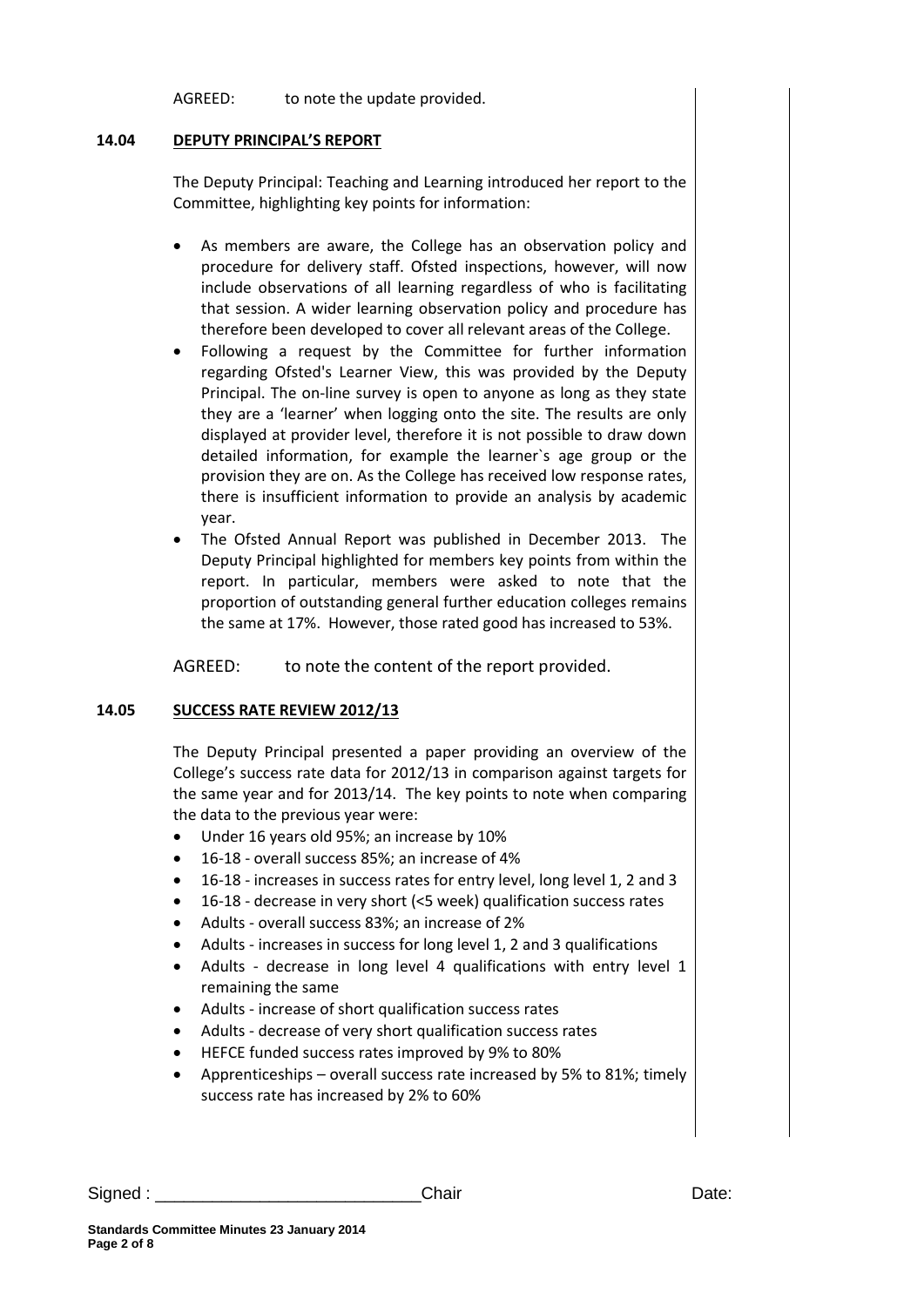|       | Advanced Apprenticeships - overall success rate has decreased by 3%<br>to 75%; timely success rate has decreased by 9% to 46%<br>Workplace learning - overall success rates increased by 5% to 98%.<br>٠<br>Timely success rate has decreased by 7% to 77%.                                                                                                                                                                                                                                                                                                                                                                                                            |        |            |
|-------|------------------------------------------------------------------------------------------------------------------------------------------------------------------------------------------------------------------------------------------------------------------------------------------------------------------------------------------------------------------------------------------------------------------------------------------------------------------------------------------------------------------------------------------------------------------------------------------------------------------------------------------------------------------------|--------|------------|
|       | Cllr Meale raised concern regarding the apprenticeship data in table 7.1<br>in relation to timely success at level 3. The number of planned leavers<br>has significantly risen, however the timely success is 46% and she asked if<br>this had risen due to VWS provision. Prof Holford further queried the<br>number of planned leavers in 2010 of 390 when compared to those in<br>2012/13 of 1035 and asked whether the College was taking on more than<br>it should. It was confirmed that there had been issues with this provision<br>however a tracking system was in place ensuring that clear end dates<br>were identified allowing this to be more measured. |        |            |
|       | Members debated at length the detailed tables in particular in relation to<br>work place learning and how success rate targets were set and whether<br>they were achievable. Dame Asha stressed that it was important<br>members received outcomes against the tracking process and that for the<br>next meeting a report be produced against the targets showing a full<br>comparison, taking into account tracking and other factors.                                                                                                                                                                                                                                | DP:T&L | April 2014 |
|       | Members specifically questioned how often the College collects data and<br>whether staff are fully informed of the estimated success rate<br>It was confirmed that online retention information is<br>information.<br>available and information will soon be provided of the estimates<br>regarding success outcomes. It was noted that work based learning also<br>has online data available to staff. Members were advised that period 5<br>data, particularly in relation to direct delivery, will hit success rates and<br>the focus at the minute is on ensuring that Construction hits the timely<br>success rate targets.                                       |        |            |
|       | In reviewing the detailed statistics at page 25, it was agreed that, at the<br>next meeting, a report will be provided which explains the up to date<br>position and that all staff and governors need to have data and<br>information at their fingertips to be able to respond accordingly. It was<br>agreed that the report needed to be presented in a different way so that<br>comparisons can be given.                                                                                                                                                                                                                                                          | DP:T&L | April 2014 |
|       | AGREED:<br>to note the update provided.                                                                                                                                                                                                                                                                                                                                                                                                                                                                                                                                                                                                                                |        |            |
| 14.06 | <b>QUALITY REPORT</b>                                                                                                                                                                                                                                                                                                                                                                                                                                                                                                                                                                                                                                                  |        |            |
|       | The Director of Quality & Performance introduced this item and<br>confirmed that her intention is to provide a draft dashboard which is<br>hoped to provide an 'at a glance' view of in-year key performance of<br>classroom based learning, partner provision and Vision Workforce Skills.<br>She confirmed that a similar dashboard was also presented to provide<br>more information in respect of Schools of Learning.                                                                                                                                                                                                                                             |        |            |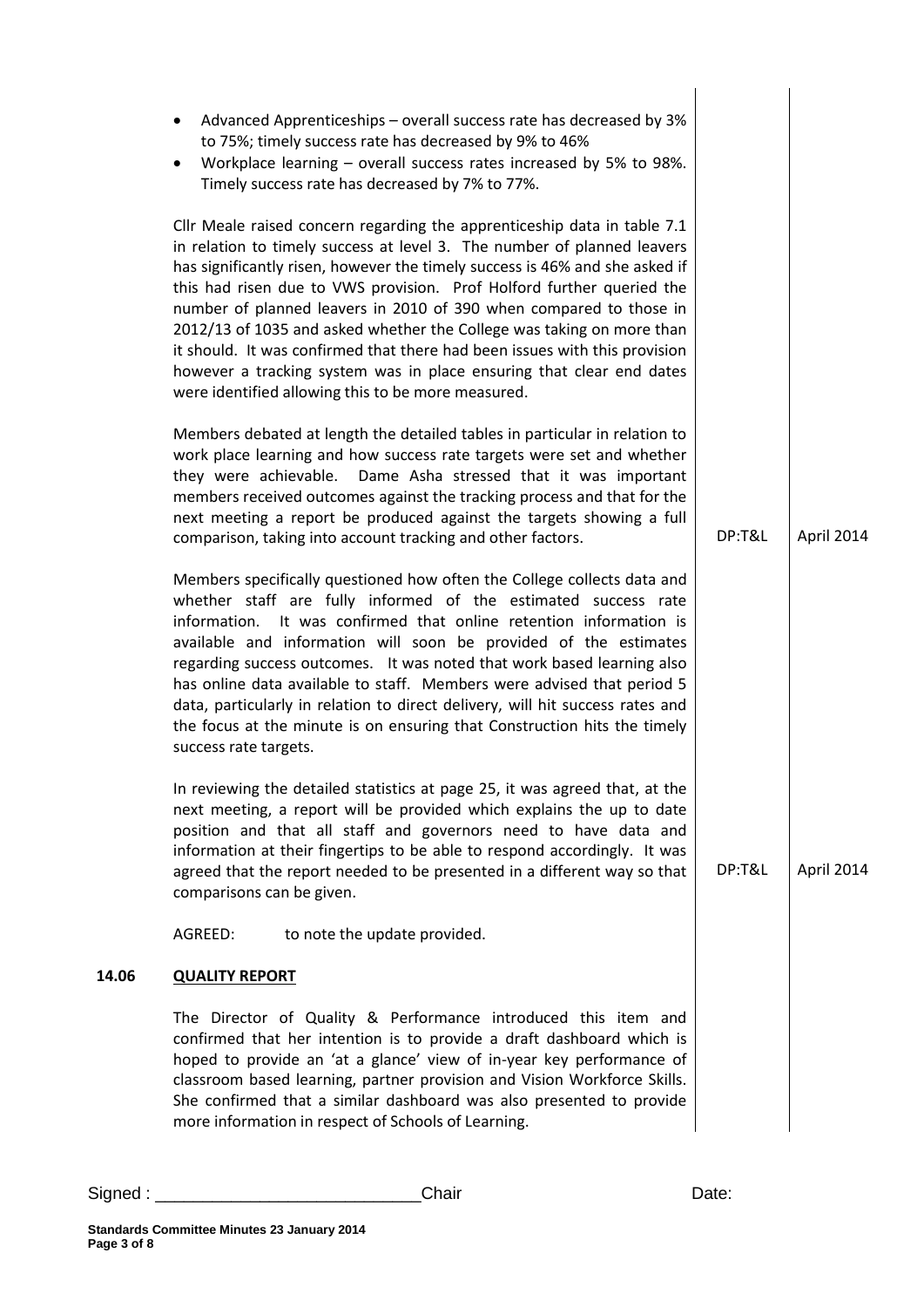|                | Members' attention was drawn to the data tables from page 41 onwards                                                                                                                                                                                                                                                                                                                                                                                                                             |      |            |
|----------------|--------------------------------------------------------------------------------------------------------------------------------------------------------------------------------------------------------------------------------------------------------------------------------------------------------------------------------------------------------------------------------------------------------------------------------------------------------------------------------------------------|------|------------|
| $\bullet$      | and the following was specifically noted/commented on:<br>Table 1 - this shows in year performance data based upon retention.<br>A very positive picture in relation to all long, 16-18 long and 19+ long.<br>All agreed that this was pleasing as long courses present a greater risk<br>than short courses. It was noted that national retention rates are for<br>the full year and College data is for in year.                                                                               |      |            |
| $\bullet$      | Table 2 - shows actual percentage attendance as at December 2013<br>compared to December 2012. The position is virtually identical as at<br>the same point in the prior year. It was noted that Ofsted consider<br>90% to be Good, therefore, attendance statistics need to be<br>improved.                                                                                                                                                                                                      |      |            |
| ٠              | Table $3$ – Student Surveys – it was noted that there are three surveys<br>during the year. Unfortunately the College is unable to compare with<br>the prior year position as the survey processes have been changed to<br>ensure that they are more robust. It was confirmed that for this year                                                                                                                                                                                                 |      |            |
|                | all students are to be surveyed and not simply targeted individuals.<br>In addition to this, surveys have more questions. It was noted that<br>the HE on programme surveys are undertaken at a different time to<br>cross College surveys and, as a consequence, there may be a need to<br>review whether this is or is not included in the reporting because of                                                                                                                                 | DQ&P | Jan 2014   |
| ٠              | the time lag. It was agreed that Elaine Martin and Eleanor Taylor<br>would review this outside the meeting.<br>Table 4 – provides a summary of quality assurance/EV/EE visits.                                                                                                                                                                                                                                                                                                                   |      |            |
| $\bullet$      | Table 5 - shows teaching, learning and assessment observations as at<br>8 January 2014. It was noted that 331 developmental observations<br>have been completed. Members were advised that the table would<br>be built upon in year as a result of the graded (not developmental)<br>observations. It was confirmed that developmental observations lead<br>to action plans and recommendations and are, therefore, a very                                                                       | DQ&P | April 2014 |
|                | useful exercise, albeit that no grades are given during the process.<br>Table 6 - apprenticeship provision, number of planned leavers,<br>withdrawals and retention. Members were asked to note that this<br>table includes roll over learners from previous academic years.<br>Governors all agreed that they would find it useful to have a column,<br>which provides comparison with the prior year percentages.<br>In.<br>addition, Governors asked the Director of Quality & Performance to |      |            |
|                | find a way to record and monitor progress towards improvements in<br>timely achievements, this information to be split by level, age and<br>comparison with same periods in prior years.<br>Table $7$ – provides a summary of apprenticeship provision and                                                                                                                                                                                                                                       | DQ&P | April 2014 |
| ٠<br>$\bullet$ | number of learners past the 30 and 90-day programme by age.<br>Table 8 - shows workplace learning NVQ, planned leavers,<br>withdrawals and retention. It was acknowledged that only a small<br>number of learners fall into this category.                                                                                                                                                                                                                                                       |      |            |
| ٠              | Table 9 - workplace learning NVQ number of learners past 30 and 90<br>days programme by age. It was noted that 30 days past end date out<br>of funded learners could still be counted as timely. Members were<br>advised that this table would be built upon as the College moves<br>through the year.                                                                                                                                                                                           |      |            |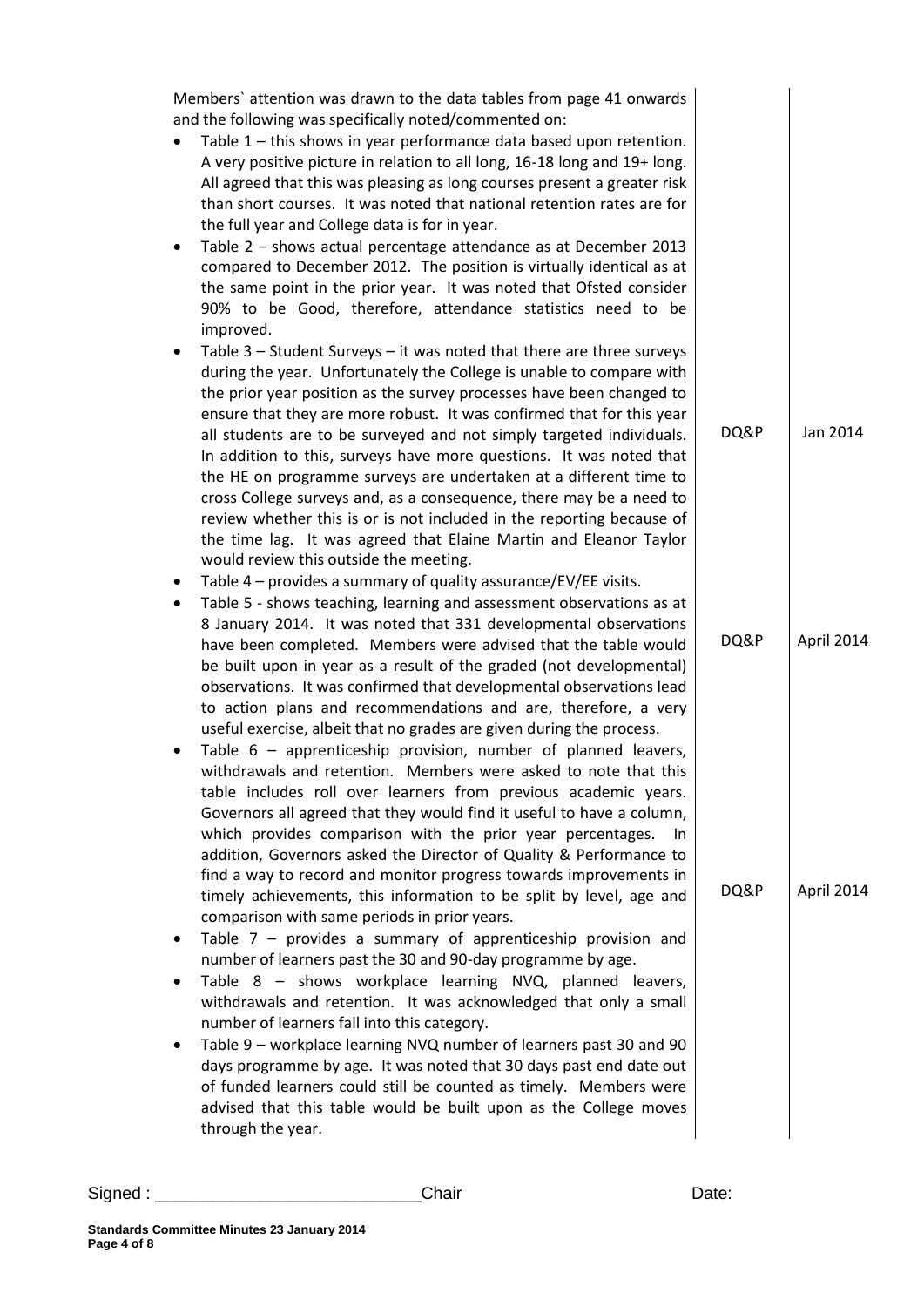| Table 10 Learner Surveys $-$ It was noted that a new online survey<br>$\bullet$<br>(structure) and process has been piloted from December 2013. Same<br>period comparisons will be reported on year by year as the system<br>develops.                                                                                                                                                                                                                                                                                                                                                                                                                               | DQ&P | 2014       |
|----------------------------------------------------------------------------------------------------------------------------------------------------------------------------------------------------------------------------------------------------------------------------------------------------------------------------------------------------------------------------------------------------------------------------------------------------------------------------------------------------------------------------------------------------------------------------------------------------------------------------------------------------------------------|------|------------|
| Table 11 - Vision Workforce Skills apprenticeship provision - number<br>$\bullet$<br>of planned leavers, withdrawals and retention. As in the previous<br>report, members indicated that they would like to see comparisons<br>with the same point in the previous year.                                                                                                                                                                                                                                                                                                                                                                                             | DQ&P | 2014       |
| Table 12 - Vision Workforce Skills, number of learners past 90 days of<br>$\bullet$<br>programme by age. Again it was noted that out of programme<br>learners could be counted as timely.                                                                                                                                                                                                                                                                                                                                                                                                                                                                            |      |            |
| Table 13 - workplace learning NVQs, number of planned leavers,<br>٠<br>withdrawals and retention for 2013/14. It was noted that these were<br>small numbers at this time.                                                                                                                                                                                                                                                                                                                                                                                                                                                                                            |      |            |
| Table 14 – number of learners past 30 and 90 days of programme for<br>٠<br>workplace learning NVQs is 0 at this time.                                                                                                                                                                                                                                                                                                                                                                                                                                                                                                                                                |      |            |
| Table $16$ – classroom based learning and equality and diversity<br>٠<br>retention gaps show a very positive position.                                                                                                                                                                                                                                                                                                                                                                                                                                                                                                                                               |      |            |
| Table 17 - 2013/14 all age apprenticeship performance period 4 (up<br>$\bullet$<br>to 6 December 2013) overall success for partner delivery is 86.7%,<br>and College delivery is 72%. Members, again, indicated that they<br>needed to know where the College was at the same point in the prior<br>year and also the expected trajectory for the remainder of the year.                                                                                                                                                                                                                                                                                             |      |            |
| Members requested that consistent terminology be utilised<br>throughout reports, rather than have a mix/match of College/School<br>etc.                                                                                                                                                                                                                                                                                                                                                                                                                                                                                                                              | DQ&P | 2014       |
| Governors indicated that they would wish to see the data dashboards<br>developed further with colour coding, anything amber to flag up high risk<br>items.                                                                                                                                                                                                                                                                                                                                                                                                                                                                                                           | DQ&P | April 2014 |
| In discussing the data tables generally, members all agreed that a balance<br>needs to be struck between the focus on key tables and the Committee's<br>request for additional information. It was agreed that the purpose of the<br>data dashboards was to provide an overview/summary and focus the<br>Committee's attention on any areas of concern.  Governors all agreed<br>that they need to be provided with assurance that key items are not<br>being missed. The Principal indicated that the key issues that challenge<br>the College at the current time are a) literacy and numeracy, b)<br>destinations, c) success rates and d) teaching and learning. |      |            |
| Governors agreed that there was not a need to report on all key items at<br>each meeting, but that the meeting should be used to focus on critical<br>issues.                                                                                                                                                                                                                                                                                                                                                                                                                                                                                                        |      |            |
| Members reviewed the appendix b) dashboard at page 45, it was<br>explained that this gives more detail regarding College delivery only.<br>Governors all agreed that it was very useful to have this information. For<br>future reports it was agreed to roll all information up to a headline figures<br>unless there is a particular problem within a School of Learning or a<br>course that needs to be brought to members' attention.                                                                                                                                                                                                                            |      |            |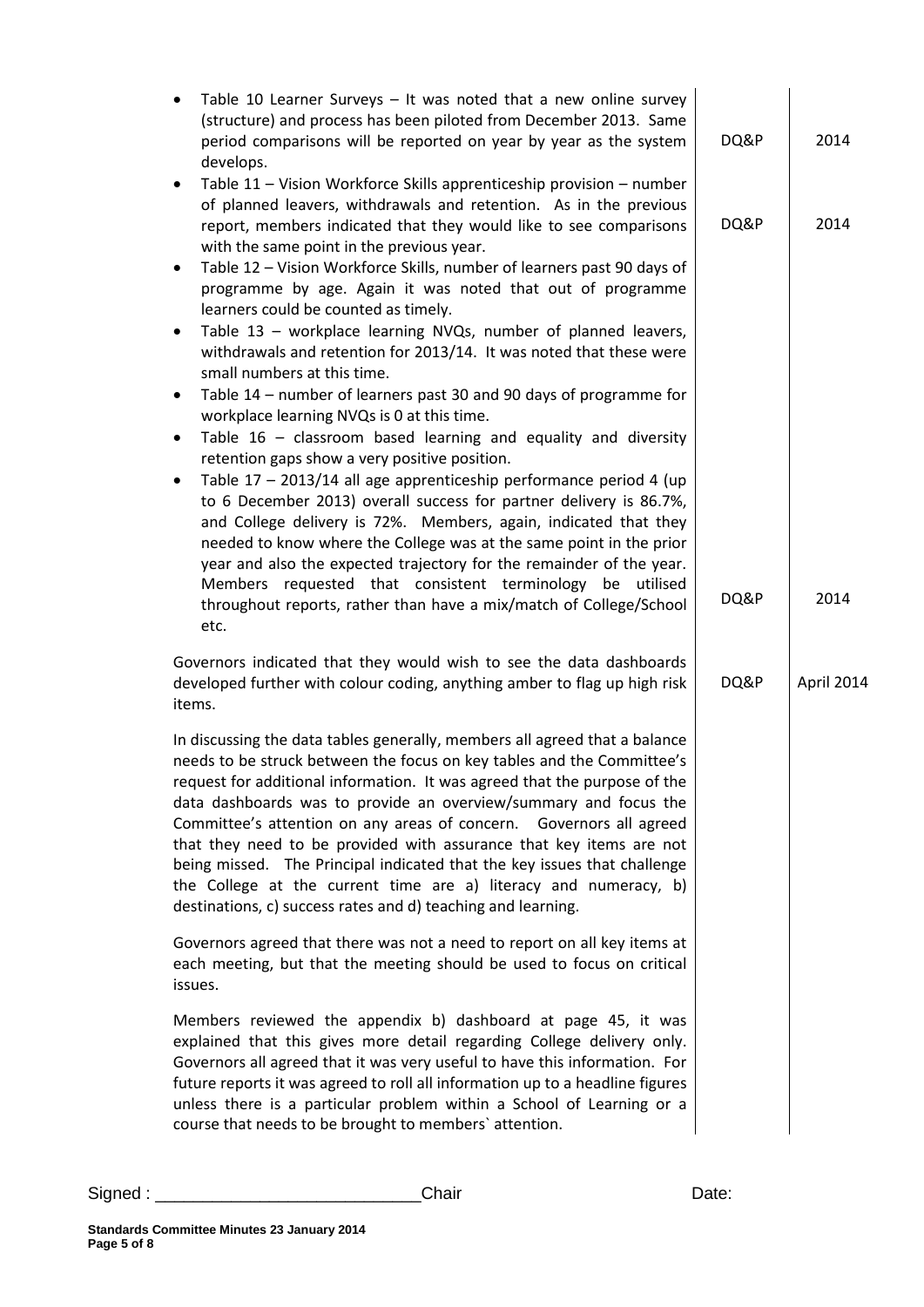| QUALITY IMPROVEMENT PLAN 2013/14 - A REVIEW OF PROGRESS                                                                                                                                                                                                                                                                                                            |                   |      |
|--------------------------------------------------------------------------------------------------------------------------------------------------------------------------------------------------------------------------------------------------------------------------------------------------------------------------------------------------------------------|-------------------|------|
| The Director of Quality & Performance introduced this item and<br>confirmed that the information was provided in a different presentation<br>style. Members' attention was drawn to page 51 onwards, in particular it<br>was noted that measurable items are to be reported on and will change<br>at each meeting date. A number of items were particularly noted: |                   |      |
| The College's focus is clearly on areas of improvement required.<br>Retention at this point in the year is looking very good.<br>$\bullet$<br>There has been a lot of developmental work and activity in a short<br>$\bullet$<br>period of time.                                                                                                                   |                   |      |
| AGREED:<br>to note the content of the update provided.                                                                                                                                                                                                                                                                                                             |                   |      |
| <b>HIGHER EDUCATION UPDATE</b>                                                                                                                                                                                                                                                                                                                                     |                   |      |
| Eleanor Taylor introduced this item and confirmed that the most recent<br>meeting of the HE Academic Standards Committee had discussed a)<br>update on enrolments, b) planning approvals, c) summary external<br>examining reports, d) summary national student survey, e) self-evaluation<br>document (draft) and f) reviews and audits.                          |                   |      |
| In terms of enrolment numbers she confirmed that these were marginally<br>up on the same point in the prior year. All agreed that this was very<br>positive and demonstrated that market share has held firm, this is a much<br>more positive picture than the national trend.                                                                                     |                   |      |
| In terms of a general HE update, members' attention was drawn to page<br>64, where it was noted that:                                                                                                                                                                                                                                                              |                   |      |
| The HE Team aim to review the target market all the time to ensure<br>broad and wide access.<br>The College is recruiting non-traditional learners and the age group of<br>students is lowering/reducing.<br>The aim to broaden access to HE is in relation to the curriculum offer.<br>$\bullet$                                                                  |                   |      |
| Widening is closely related to national criteria and includes more non-<br>traditional learners.<br>The average age of the student is reducing, but the spread of age for<br>٠<br>students remains wide and unchanged.                                                                                                                                             |                   |      |
| Governors indicated that for future reports, they would find it useful to<br>split out the full and part time statistics, and also the split between<br>subjects so that they could get a better idea of the provision offered by<br>the College and the student recruitment base.                                                                                 | Eleanor<br>Taylor | 2014 |
| The Committee questioned whether the College is actually increasing<br>(new) student recruitment, or just shifting participation. Eleanor Taylor                                                                                                                                                                                                                   |                   |      |

AGREED: to note the content of the update provided.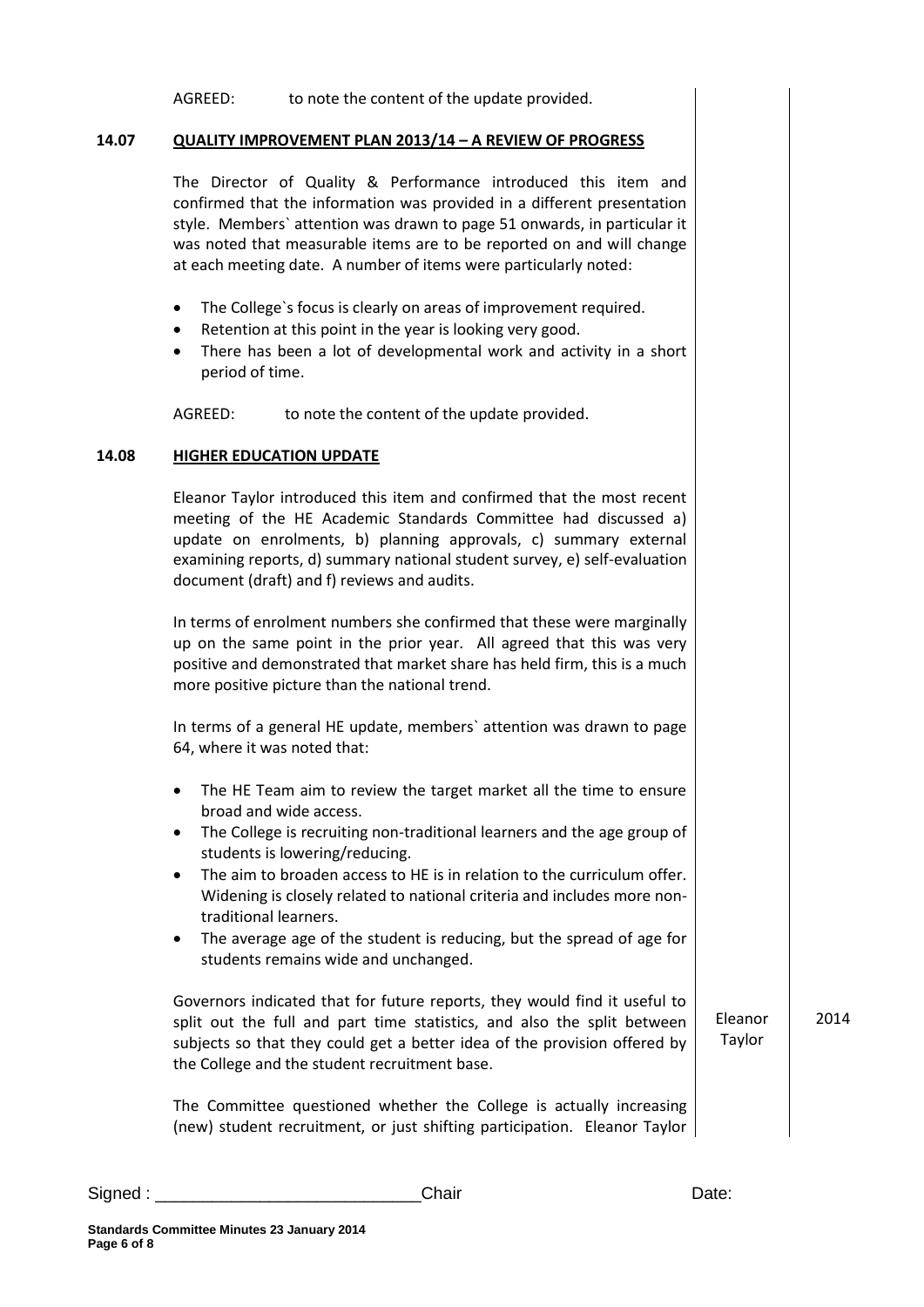|       | indicated that anecdotally she believes the former, but that it would be<br>very hard to collate the data to support this view. The Committee<br>indicated that they would also find it useful for the College to monitor<br>which of its students are the first in their family to progress to HE.<br>Members questioned whether there was more assessments that could be<br>done to better understand socio-economic influences on participation,<br>eg, postcodes. It was agreed that Eleanor Taylor would speak to Andrew<br>King to try and progress this sort of statistical analysis.                                                                                                                                                                                                                                                                                                                                                                                                                                                                                                                                                                                                                                                                                                                                                                                                                                                                                                                                                                                                                                                                                                                                                                                                                                  | Eleanor<br>Taylor | April 2014 |
|-------|-------------------------------------------------------------------------------------------------------------------------------------------------------------------------------------------------------------------------------------------------------------------------------------------------------------------------------------------------------------------------------------------------------------------------------------------------------------------------------------------------------------------------------------------------------------------------------------------------------------------------------------------------------------------------------------------------------------------------------------------------------------------------------------------------------------------------------------------------------------------------------------------------------------------------------------------------------------------------------------------------------------------------------------------------------------------------------------------------------------------------------------------------------------------------------------------------------------------------------------------------------------------------------------------------------------------------------------------------------------------------------------------------------------------------------------------------------------------------------------------------------------------------------------------------------------------------------------------------------------------------------------------------------------------------------------------------------------------------------------------------------------------------------------------------------------------------------|-------------------|------------|
|       | AGREED:<br>to note the update provided.                                                                                                                                                                                                                                                                                                                                                                                                                                                                                                                                                                                                                                                                                                                                                                                                                                                                                                                                                                                                                                                                                                                                                                                                                                                                                                                                                                                                                                                                                                                                                                                                                                                                                                                                                                                       |                   |            |
| 14.09 | <b>LEARNER VOICE REPORT</b>                                                                                                                                                                                                                                                                                                                                                                                                                                                                                                                                                                                                                                                                                                                                                                                                                                                                                                                                                                                                                                                                                                                                                                                                                                                                                                                                                                                                                                                                                                                                                                                                                                                                                                                                                                                                   |                   |            |
|       | Paul Rana introduced this item and drew members' attention to a<br>number of matters:                                                                                                                                                                                                                                                                                                                                                                                                                                                                                                                                                                                                                                                                                                                                                                                                                                                                                                                                                                                                                                                                                                                                                                                                                                                                                                                                                                                                                                                                                                                                                                                                                                                                                                                                         |                   |            |
|       | Support for Learner Voice has been increased by broadening the<br>$\bullet$<br>remit for the Learner Voice Coordinator who now manages the Sports<br>Development Team, Learner Coaches and the Enterprise Intern. In<br>addition to this a new participation officer has also joined the team<br>this year.<br>The induction survey this year was conducted electronically. This<br>$\bullet$<br>change has helped enormously with the administration side of the<br>survey.<br>All complaints were investigated and resolved satisfactorily.<br>$\bullet$<br>In terms of the QDP learner induction survey the weakest result was<br>$\bullet$<br>in relation to the 'induction to my course was useful' question. The<br>overall average positive response was 95%.<br>In terms of compliments and complaints, buses are the most regular<br>$\bullet$<br>issue that leads to a complaint. These have reduced as action to<br>address issues has been implemented.<br>A total of 41 complaints were received compared with 23 last year.<br>The College has now received 13 compliments (compared with 6 in<br>the prior year). The College is seeing some excellent feedback in<br>relation to the Refined dining experience.<br>Plastec UK complimented the Engineering Department on their role in<br>$\bullet$<br>the development of a learner who won the Apprentice of the Year<br>Award at the Mansfield CHAD Business Awards.<br>88% of Estates and Facilities complaints were related to buses.<br>The Committee generally discussed the format of the learner surveys and<br>questioned whether a yes/no choice was the best basis for the<br>questionnaire and asked the Management Team to consider whether a<br>scale of 1-5 would be more appropriate and relevant.<br>AGREED:<br>to note the update provided. |                   |            |